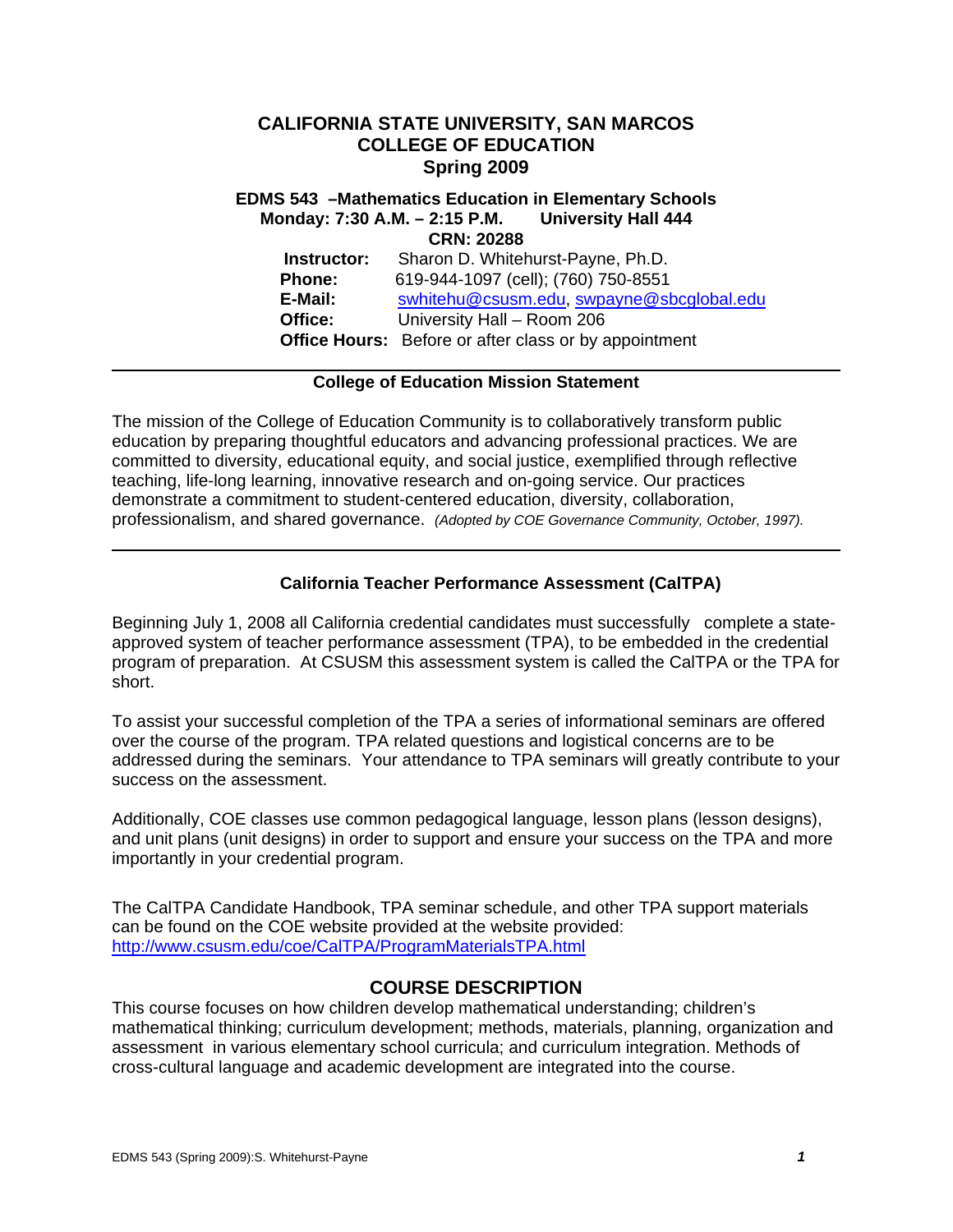## **Course Prerequisites**

Admission to the Multiple Subject/CLAD Teacher Credential Program is a prerequisite.

## **Course Objectives**

1. Using reflective writings, teacher candidates will provide ongoing evidence of good depth of understanding as well as application to the classroom, of chosen ideas from weekly assigned readings.

2. Using the interview process to apply the pedagogical content knowledge that is being learned in the course, teacher candidates will improve their use of inquiry for assessment purposes by focusing on students' thinking about mathematics to better understand elementary level students with different understandings and plan appropriate interventions.

3. By merging theory and practice in order to enable their future students to understand a mathematical topic and make connections among ideas related to this topic, teacher candidates will participate in the design, construction, and presentation of a reform-minded mathematical activity that focuses on students' mathematical thinking.

4. By compiling an effective list of resources on a predetermined math topic, teacher candidates will demonstrate evidence that they are able to provide students with access to a balanced and comprehensive mathematics curriculum that promotes and enhances student learning and understanding, and provides conceptual understanding of the logic and structure of mathematics, problem-solving skills, and computational and procedural skills.

5. By reflecting on and weaving what has been learned in the course during the semester regarding mathematics standards, reform-minded mathematics ideas, constructivist teaching and learning methods which enhance how children think and problem solve, teacher candidates will analyze the curriculum that is currently being implemented in their practicum classroom.

## **FOCUS QUESTIONS**

These focus questions will serve as a guide throughout this course. They will direct our thinking and study as we learn more about teaching children mathematics. When you complete this course, you should have knowledge, understanding, and experiences that will help you answer these questions:

- 1. How do children develop mathematical understanding, competence, and confidence?
- 2. How does the culture of the classroom affect mathematical communication and learning?
- 3. How does the teacher help all children become successful in learning mathematics?
- 4. How will you continue to develop your mathematical understanding, confidence, and competence?
- 5. How does the teacher analyze the curriculum in relation to State Mathematical Content Standards?

## **Unique Course Requirements**

Students will be required to have access to children in grades K-6 for the purpose of conducting a series of math interviews to learn about how children think and problem solve.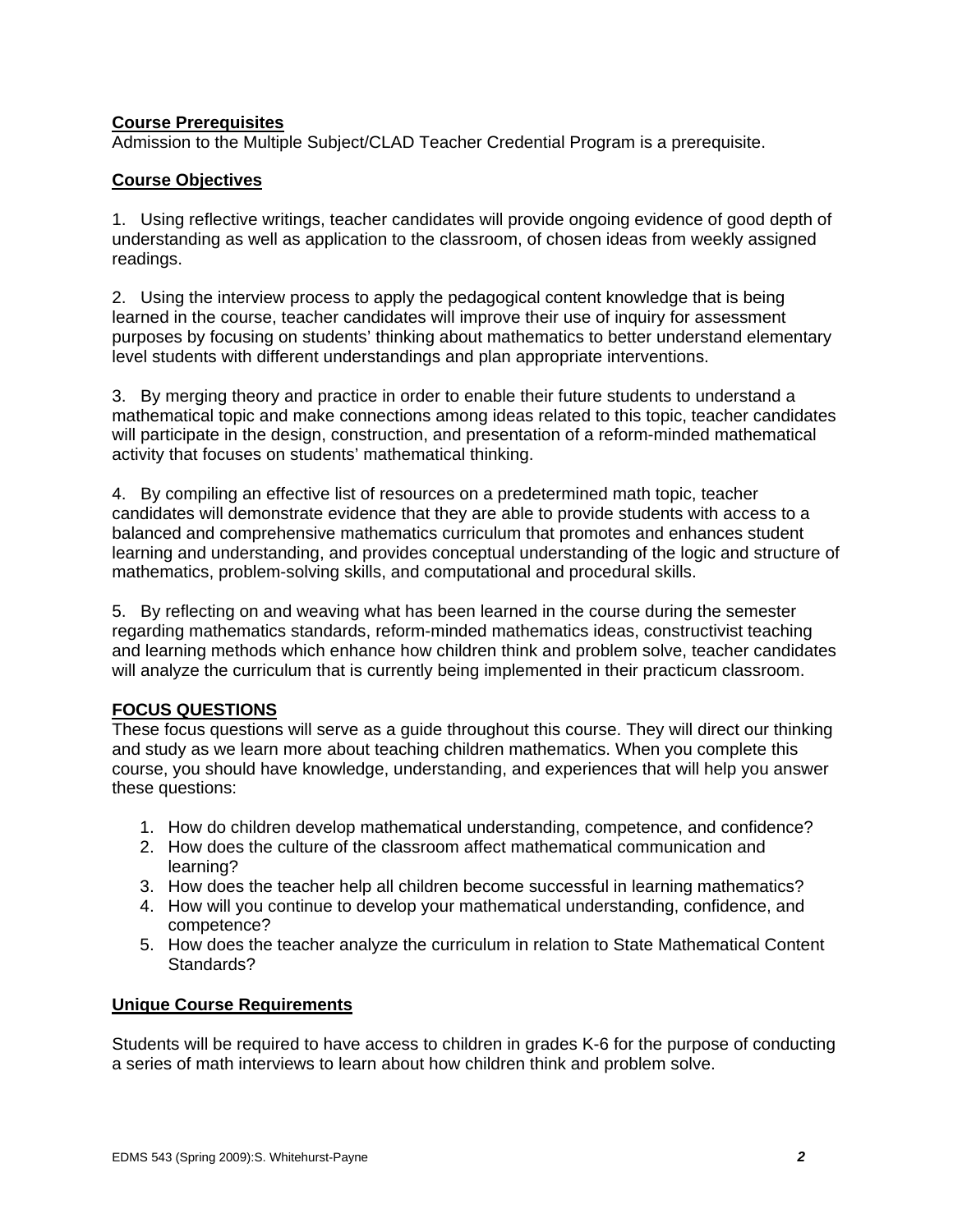Each student will be required to implement and videotape a lesson in his or her observation classroom.

## **Required Texts**

- Van de Walle, J. A. (2007). *Elementary and middle school mathematics: Teaching developmentally* (6th ed). Boston: Pearson Education, Inc. ISBN: 0-205-48392-5 The text has a companion Web site at: http://wps.ablongman.com/ab\_vandewalle\_math\_5.
- California Department of Education (2000). *Mathematics framework for California public schools, kindergarten through grade twelve* (2000 Revised Ed.). Sacramento, CA: Author. This document can be found on the WWW at: http://www.cde.ca.gov/re/pn/fd/documents/mathematics-frame.pdf. The Web site contains a downloadable PDF file. There are also copies in the library for

checkout**.** 

• Taskstream account is required.

#### **You are required to access the following Web sites and materials for this course.**

- National Council of Teachers of Mathematics (2000). *Principles and standards for school mathematics*. Reston, VA: Author. This document can be found at: http://standards.nctm.org/
- Star Test Blueprints for Standards Items (grades 2-7) http://www.cde.ca.gov/ta/tg/sr/documents/bpcstmath2to7.pdf

#### **Authorization to Teach English Learners**

This credential program has been specifically designed to prepare teachers for the diversity of languages often encountered in California public school classrooms. The authorization to teach English learners is met through the infusion of content and experiences within the credential program, as well as additional coursework. Students successfully completing this program receive a credential with authorization to teach English learners. *(Approved by CCTC in SB 2042 Program Standards, August 02)* 

## **Teacher Performance Expectation (TPE) Competencies**

The course objectives, assignments, and assessments have been aligned with the CTC standards for the Multiple Subject Credential. This course is designed to help teachers seeking a California teaching credential to develop the skills, knowledge, and attitudes necessary to assist schools and district in implementing effective programs for all students. The successful candidate will be able to merge theory and practice in order to realize a comprehensive and extensive educational program for all students. You will be required to formally address the following TPEs in this course: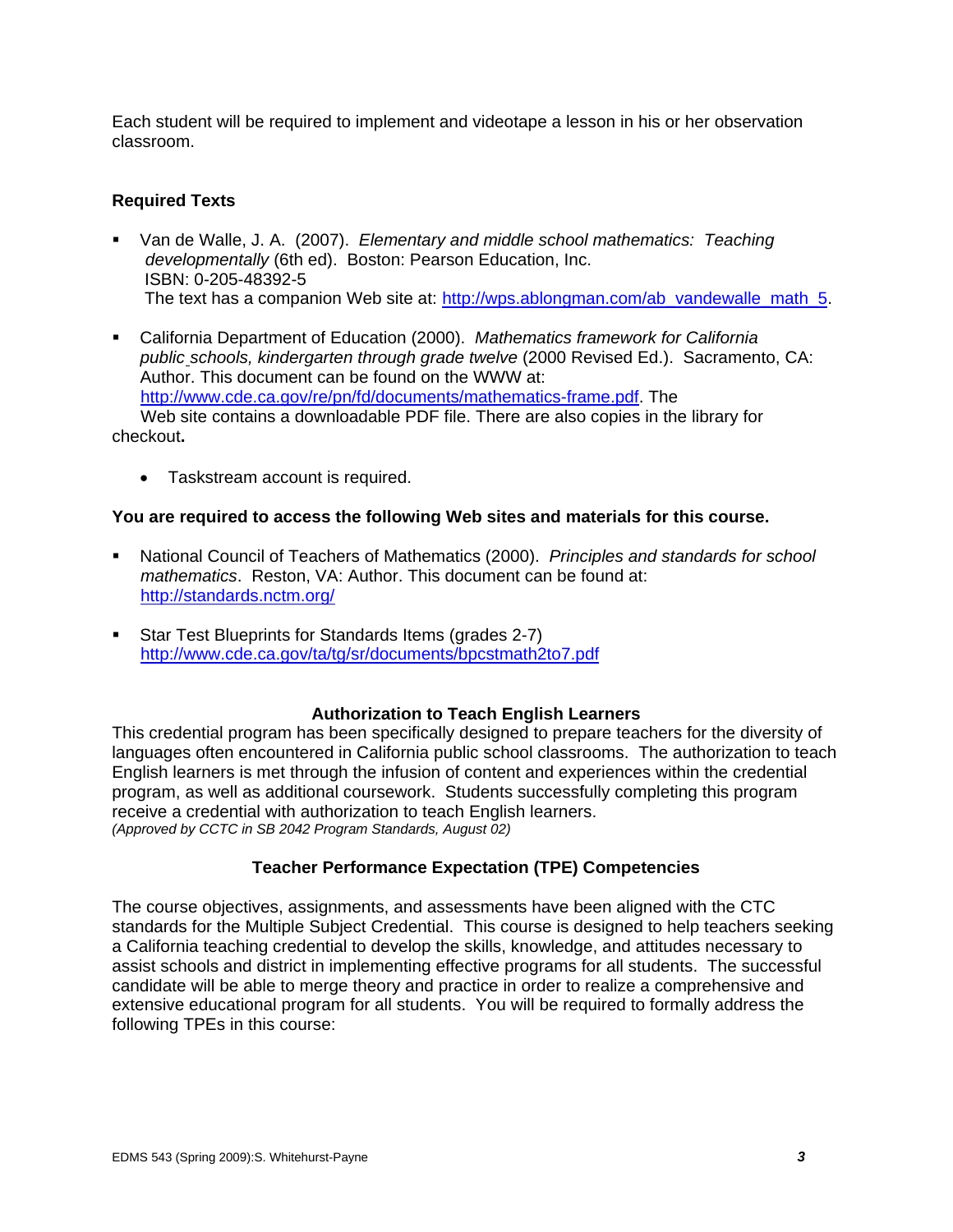## **CTC Standards Alignment:**

The course objectives, assignments, and assessments have been aligned with the CTC standards for Multiple Subjects Credential. The following standards are a primary emphasis in this course:

- • **Standard 3**: Relationship between Theory and Practice
- • **Standard 4:** Pedagogical Thought and Reflective Practice
- **Standard 5:** Equity, Diversity and Access to the Core Curriculum for All Children
- • **Standard 8A:** Pedagogical Preparation for Subject-Specific Content Instruction by MS Candidates (Mathematics)

#### **Teacher Performance Expectation (TPE) Competencies:**

#### **Primary Emphases**:

- TPE 1a-Subject Specific Pedagogical Skills for MS Teaching (Mathematics)
- TPE 2-Monitoring Student Learning During Instruction

#### **Secondary Emphases**:

- • TPE 3-Interpretation and Use of Assessments
- TPE 4-Making Content Accessible
- TPE 5-Student Engagement
- TPE 6a-Developmentally Appropriate Practices in Grades K-3
- TPE 6b-Developmentally Appropriate Practices in Grades 4-8
- TPE 6d- Developmentally Appropriate Teaching Practices for Special Education: Teaching the Special Education Population in the General Education **Environment**
- TPE 7-Teaching English Learners
- TPE 8-Learning About Students
- TPE 9-Instructional Planning
- TPE 10-Instructional Time
- TPE 11-Social Environment
- TPE 13-Professional Growth
- TPE 14-Educational Technology in Teaching and Learning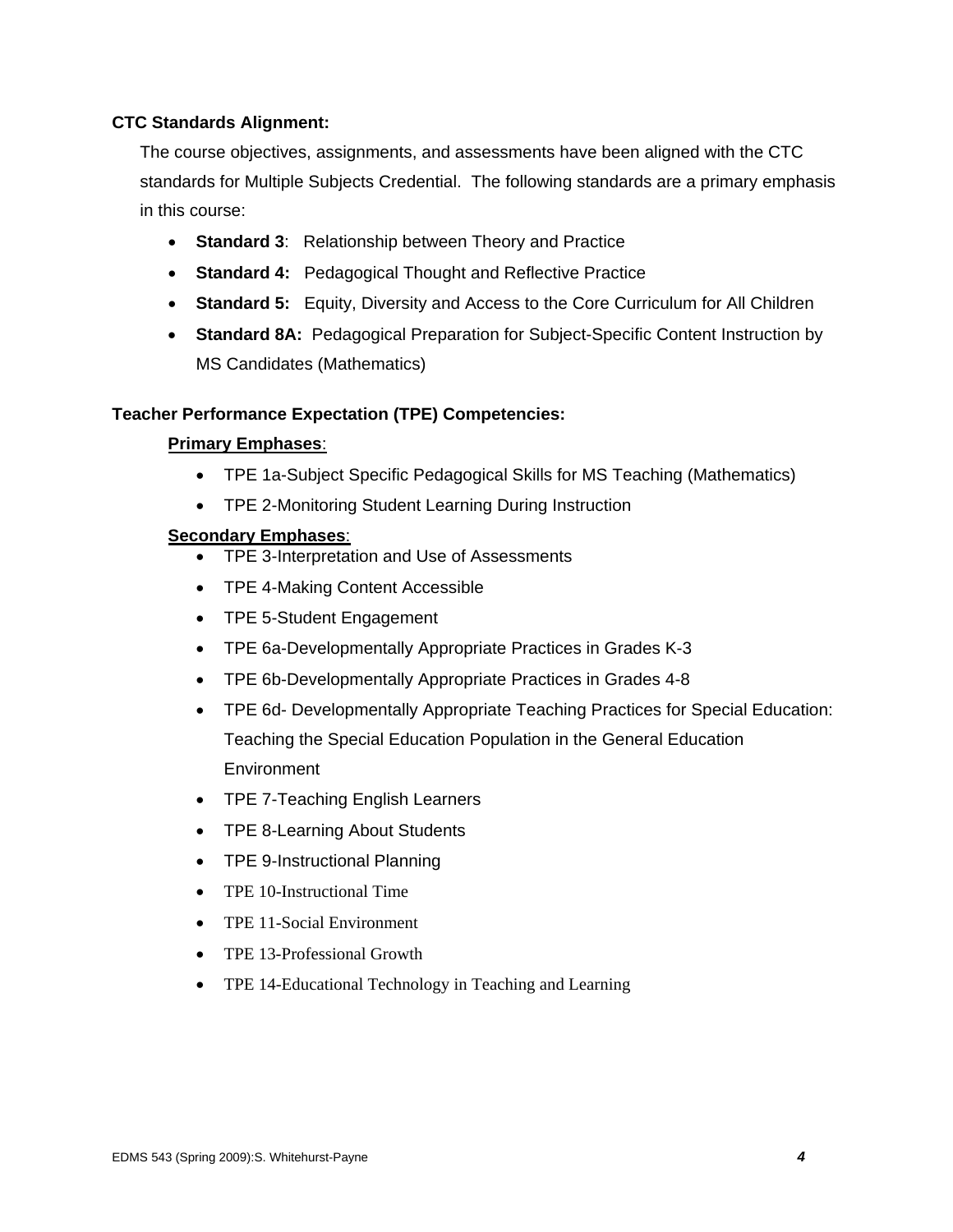#### **College of Education Attendance Policy**

 instructor as soon as possible. *(Adopted by the COE Governance Community, December, 1997).* Due to the dynamic and interactive nature of courses in the College of Education, all students are expected to attend all classes and participate actively. At a minimum, students must attend more than 80% of class time, or s/he may not receive a passing grade for the course at the discretion of the instructor. Individual instructors may adopt more stringent attendance requirements. Should the student have extenuating circumstances, s/he should contact the

If you miss one class session (2 hours and 45 minutes) or are late (or leave early) more than two sessions, you cannot receive a grade of "A". If you miss one and a half class sessions, your **highest** possible grade may be a "C+".

If possible, please discuss with the instructor any extenuating circumstances that will cause you to miss class prior to your absence. Attendance will be taken at each class session. Furthermore, grades on assignments turned in late will be lowered unless **prior arrangements**  have been made with the instructor. Absence is no excuse for not turning in assignments, as they may be sent electronically (e-mail) to the instructor.

#### **Students with Disabilities Requiring Reasonable Accommodations**

Students must be approved for services by providing appropriate and recent documentation to the Office of Disable Student Services (DSS). This office is located in Craven Hall 5205, and can be contacted by phone at (760) 750-4905, or TTY (760) 750-4909. Students authorized by DSS to receive reasonable accommodations should meet with their instructor during office hours or, in order to ensure confidentiality, in a more private setting.

## **Course Requirements and Grading Standards**

## **ASSIGNMENTS (The relative weight for each assignment is indicated as a percentage of the total course grade)**

*Detailed assignment guidelines and scoring rubrics (course packet) will be provided electronically to each student for all written assignments below. The course calendar/topics schedule is attached to this syllabus*.

## **Reading Assignments/Reflections including Standards and Assessment Activities (10%)**

Using the mandatory assigned readings, your experiences from your tutoring and observations, each week students should clearly articulate your thoughts on how you might **specifically apply** what you learned to how you plan to teach mathematics to your students. Please do not repeat verbatim from the readings. In addition, students will work in groups to present the standards for a particular grade level after readings.

#### **Math Menu Activity/Alternative Activity (5%)**

Each student will be responsible for presenting an individual activity to engage the class in either an alternative algorithm or a math menu activity.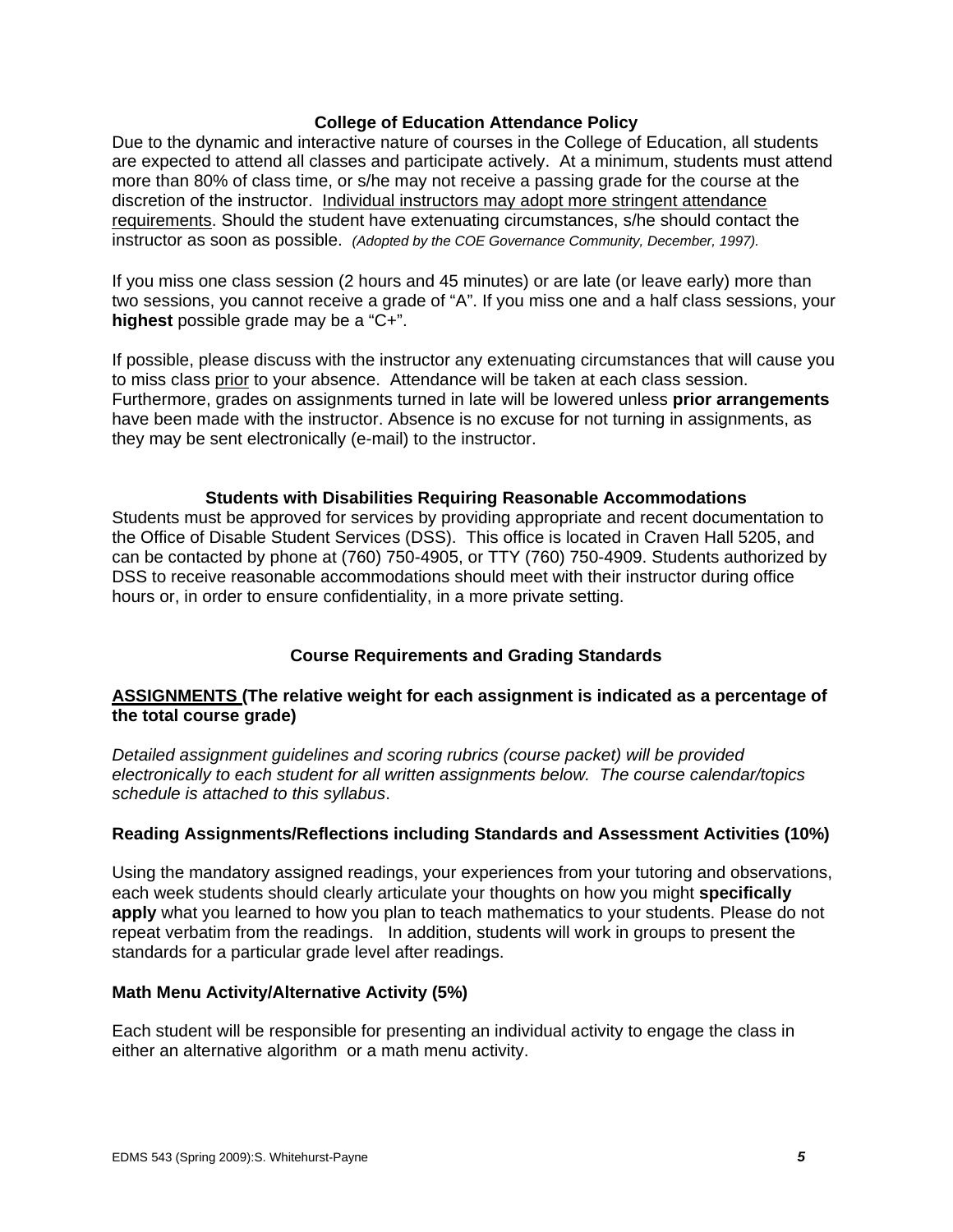#### **Student Interviews (20%)**

You will conduct two different student interviews based on questions provided in class. Each interview is worth 10 points. For each interview, you will pose mathematical problems to any one student at a predetermined grade level. The purpose is to get you to begin thinking about students' mathematical understanding, to learn how to effectively pose questions, and interpret the meaning of students' answers, and to provide you with an opportunity to interact with students. You will also interview your cooperating teacher to help you formulate your thoughts about your preparation as a teacher. Instruments will be provided to serve as a foundation.

## **Lesson Design (includes Technology Plan and Reference list) (55%)**

You will first compile resources on a predetermined mathematical topic (15%) and then design a lesson that you will present and videotape in an elementary class (20%). The purpose of this activity is to help you learn how to design effective mathematical activities, to provide you with an opportunity to begin compiling mathematical resources, and to provide an opportunity for you to practice teaching mathematics in an authentic classroom setting.

#### **Individual Creative Projects (5%)**

Literature book/Creative project**:** Develop (conceptualize and draft) a children's literature book/creative project that can be used to teach a mathematics concept and present it to the class. As a part of your personal and professional growth, you will begin to understand the context of how to design materials that provide access to all students and stimulate students' imagination in facilitating the learning of mathematics.

#### **Active Attendance, Participation, Collaboration, and Professionalism (5%)**

Defined as actively engaging and contributing in **all** class discussions and activities, students will be evaluated **daily**. Correspondingly attendance is an essential ingredient. [Deviations must be discussed with the instructor.] A prime example of the manifestation will occur during the presentations on the standards. A positive attitude is an important component for establishing the definition for active participation and collaboration. In addition, the student will be expected to exhibit professional behavior and demeanor at all times.

## **All University Writing Requirement**

All CSU students must demonstrate competency in writing skills as a requirement for graduation. At Cal State San Marcos, students complete the graduation writing assessment through the All-University Writing Requirement. This requirement mandates that every course at the University must have a writing component of at least 2,500 words (approximately 10 pages). **The writing requirement for this course will be met through weekly writings, student interview analyses, and the creation of a lesson plan and mathematical resources.** 

#### **CSUSM Academic Honesty Policy**

Students will be expected to adhere to standards of academic honesty and integrity, as outlined in the Student Academic Honesty Policy. All written work and oral assignments must be original work. All ideas/materials that are borrowed from other sources must have appropriate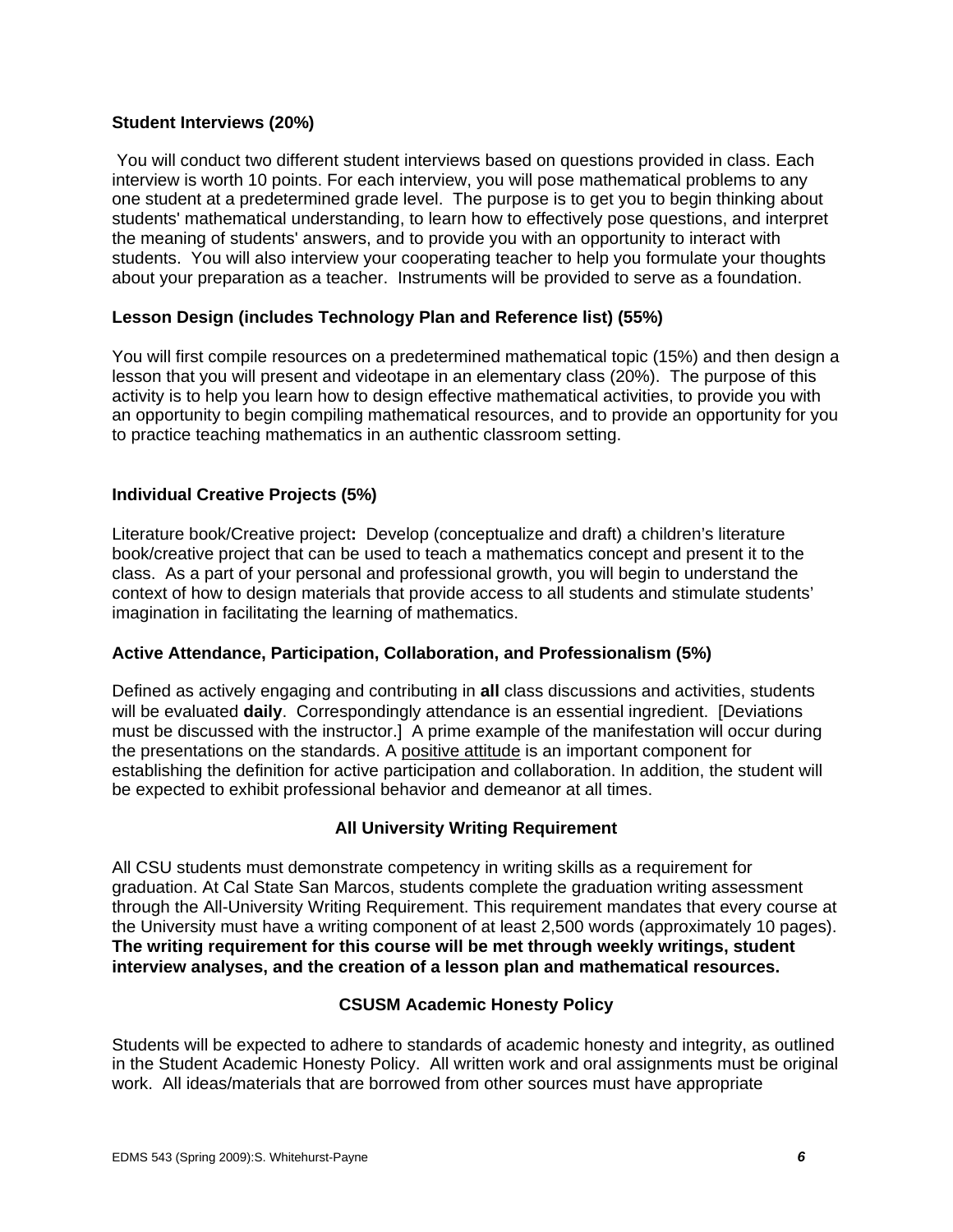references to the original sources. Any quoted material should give credit to the source and be punctuated with quotation marks.

Students are responsible for honest completion of their work including examinations. There will be no tolerance for infractions. If you believe there has been an infraction by someone in the class, please bring it to the instructor's attention. The instructor reserves the right to discipline any student for academic dishonesty in accordance with the general rules and regulations of the university. Disciplinary action may include the lowering of grades and/or the assignment of a failing grade for an exam, assignment, or the class as a whole."

Incidents of Academic Dishonesty will be reported to the Dean of Students. Sanctions at the University level may include suspension or expulsion from the University.

#### **Plagiarism:**

As an educator, it is expected that each student will do his/her own work, and contribute equally to group projects and processes. Plagiarism or cheating is unacceptable under any circumstances. If you are in doubt about whether your work is paraphrased or plagiarized see the Plagiarism Prevention for Students website http://library.csusm.edu/plagiarism/index.html. If there are questions about academic honesty, please consult the University catalog.

**GRADING SCALE:** Grades for this course will be based on the following grading scale:

| A94% - 100 %  |  |
|---------------|--|
| A-90% - 93%   |  |
| B+88% - 89%   |  |
| B 83% - 87 %  |  |
| B-  80% - 82% |  |
| C+78% - 79%   |  |
|               |  |
| C-70% - 72%   |  |

#### **Exemplary "A" Students:**

- Demonstrate serious commitment to their learning, making full use of the learning opportunities available and searching out the implications of their learning for future use.
- Complete all assignments thoroughly and thoughtfully toward the goal of developing in-depth math projects.
- Make insightful connections between all assignments and their developing overall understanding of mathematical concepts; they continually question and examine concepts in a genuine spirit of inquiry.
- **Students show a high level of achievement of course goals.**

#### **"B" Students:**

- **Simply comply with the course requirements and expectations.**
- Complete all assignments, usually thoroughly and thoughtfully.
- Usually connect assignments to their developing overall understanding of mathematical concepts; may be satisfied with accepting their learning as it is received without deeply examining concepts or seeking a higher level of understanding.
- Students show reasonable achievement of course goals.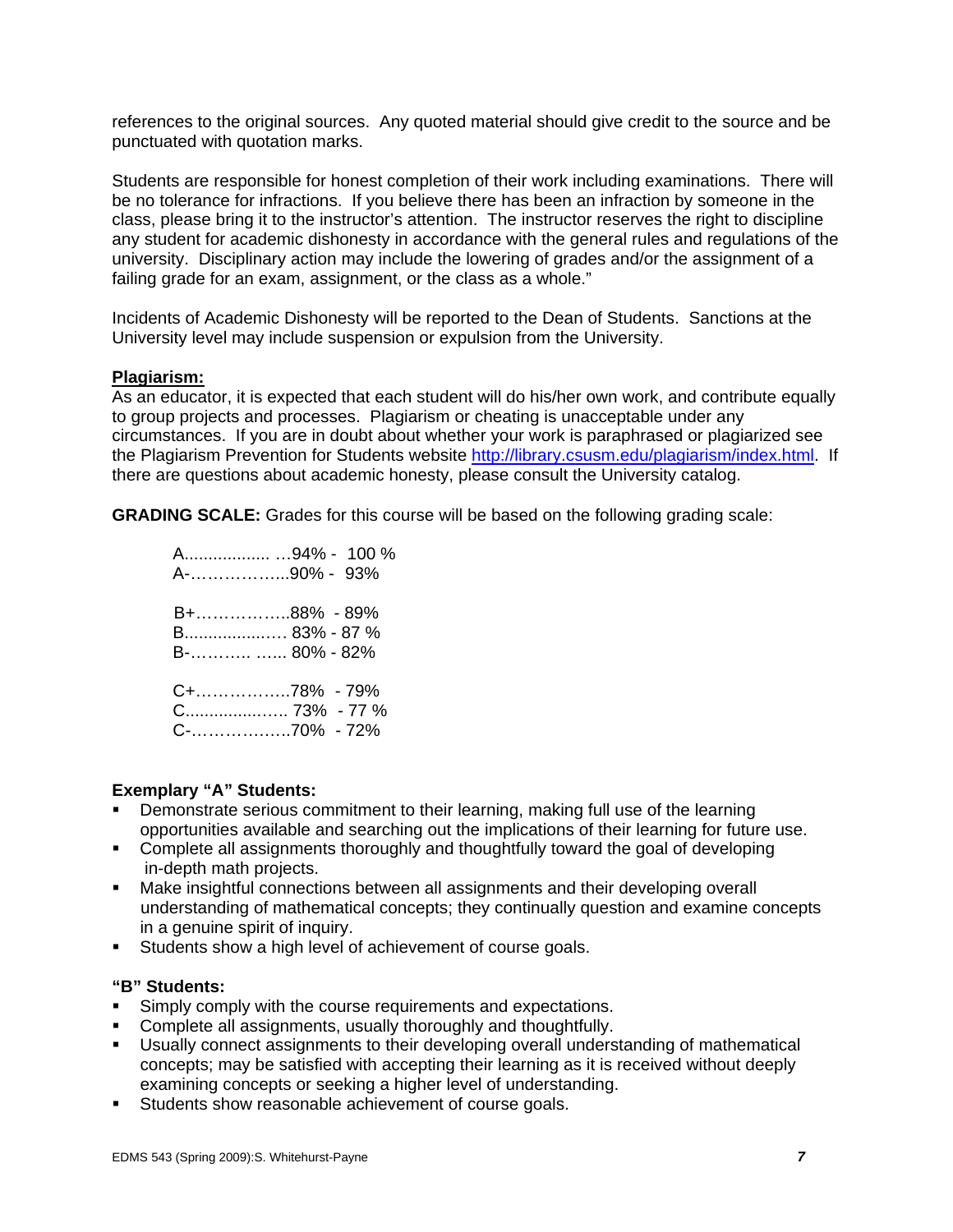#### **"C" Students:**

- **•** Demonstrate an inconsistent level of compliance to course requirements and expectations.
- **Complete all assignments with limited thoroughness and thoughtfulness.**
- Make limited connections between assignments and their developing overall understanding of mathematical concepts; may not be open to examining concepts on a deeper level and may actually dismiss the importance of such inquiry.
- Attempt, but show limited progress in achieving course goals.

**Remember! You are required to maintain a B average (3.0 GPA) in your teacher education courses to receive a teaching credential in the State of California.**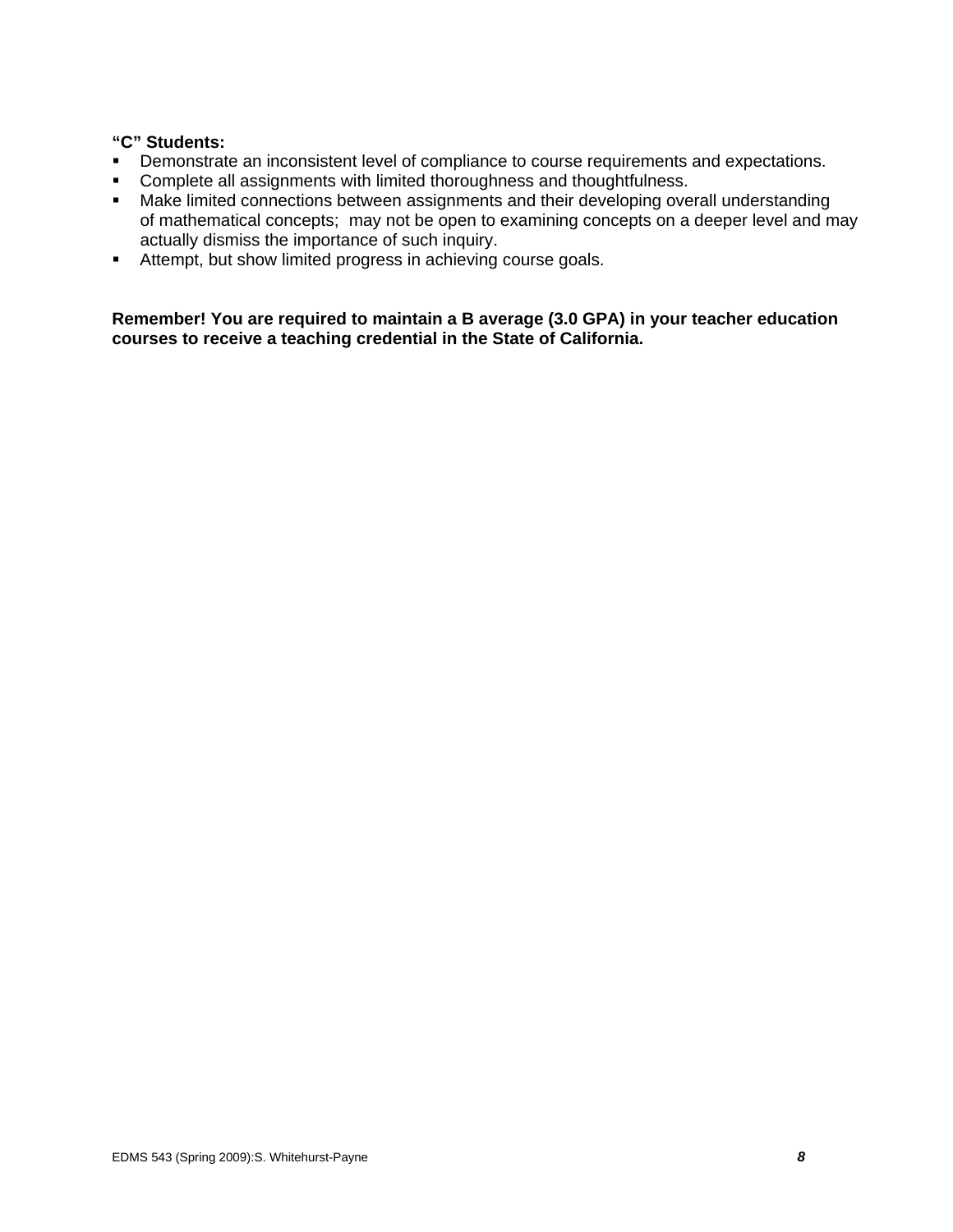#### **Lesson Design Assignment**  EDMS 543

|                       |                      | <b>Nearly</b>        |                      |                      |
|-----------------------|----------------------|----------------------|----------------------|----------------------|
|                       | <b>Developing</b>    | <b>Meets</b>         | <b>Meets</b>         | <b>Exceeds</b>       |
| <b>TPE 1, 1a</b>      | Candidates' lesson   | Candidates' lesson   | Candidates' lesson   | Candidates' lesson   |
| Subject Specific      | plan and             | plan and             | plan and             | plan and             |
| Pedagogical skills    | presentation         | presentation         | presentation         | presentation         |
| for MS Teaching       | demonstrates little  | demonstrates some    | demonstrates         | demonstrates         |
| Assignment            | to no                | understanding of     | considerable         | exceptional          |
| (Teaching             | understanding of     | how to teach the     | understanding of     | understanding of     |
| Mathematics in a      | how to teach the     | state adopted        | how to teach the     | how to teach the     |
| Multiple Subject      | state adopted        | academic content     | state adopted        | state adopted        |
| Assignment)           | academic content     | standard in          | academic content     | academic content     |
|                       | standard in          | mathematics          | standard in          | standard in          |
|                       | mathematics          |                      | mathematics          | mathematics          |
| TPE <sub>4</sub>      | Candidates' lesson   | Candidates' lesson   | Candidates' lesson   | Candidates' lesson   |
| <b>Making Content</b> | plan and             | plan and             | plan and             | plan and             |
| Accessible            | presentation will    | presentation will    | presentation will    | presentation will    |
|                       | demonstrate little   | demonstrate some     | demonstrate          | demonstrate          |
|                       | to no                | understanding in     | considerable         | exceptional          |
|                       | understanding in     | the use of           | understanding in     | understanding in     |
|                       | the use of           | pedagogical          | the use of           | the use of           |
|                       | pedagogical          | strategies that will | pedagogical          | pedagogical          |
|                       | strategies that will | provide all students | strategies that will | strategies that will |
|                       | provide all students | access to the        | provide all students | provide all students |
|                       | access to the        | mathematics          | access to the        | access to the        |
|                       | mathematics          | curriculum           | mathematics          | mathematics          |
|                       | curriculum           |                      | curriculum           | curriculum           |
| TPE 6, 6a, 6b         | Candidates' lesson   | Candidates' lesson   | Candidates' lesson   | Candidates' lesson   |
| Developmentally       | plan and             | plan and             | plan and             | plan and             |
| Appropriate           | presentation will    | presentation will    | presentation will    | presentation will    |
| Teaching              | demonstrate little   | demonstrate some     | demonstrate          | demonstrate          |
| Practices - Grades    | to no                | understanding in     | considerable         | exceptional          |
| K-3 & 4-8             | understanding in     | the use of           | understanding in     | understanding in     |
|                       | the use of           | developmentally      | the use of           | the use of           |
|                       | developmentally      | appropriate          | developmentally      | developmentally      |
|                       | appropriate          | teaching practices.  | appropriate          | appropriate          |
|                       | teaching practices.  |                      | teaching practices.  | teaching practices.  |

Secondary TPE's for this Assignment

- ¾ TPE 2 Monitoring Student Learning During Instruction
- $\triangleright$  TPE 5 Student Engagement
- $\triangleright$  TPE 9 Instructional Planning
- $\triangleright$  TPE 10 Instructional Time
- $\triangleright$  TPE 11 Social Environment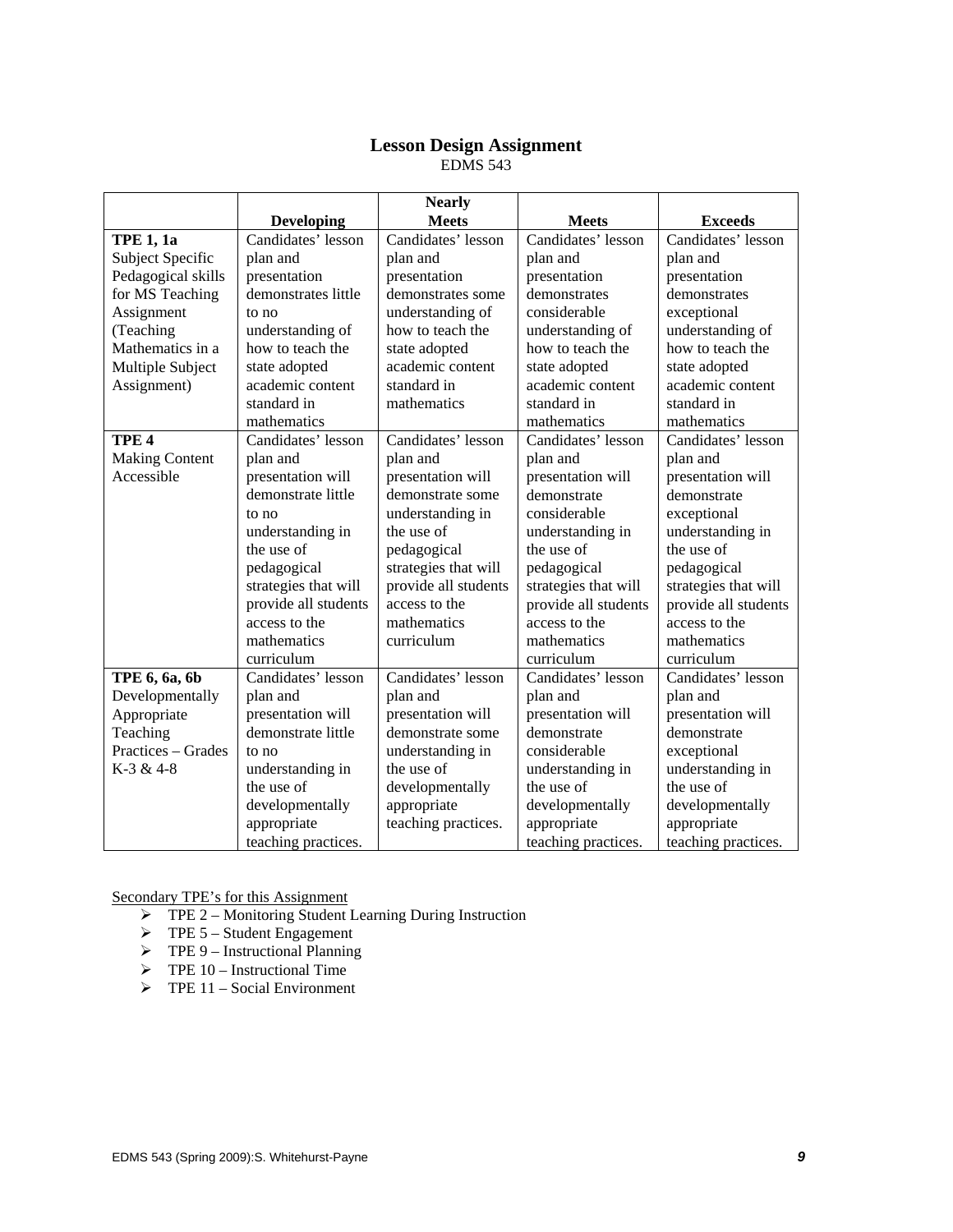## **Lesson Resources Assignment**

EDMS 543

|                       |                    | <b>Nearly</b>      |                    |                    |
|-----------------------|--------------------|--------------------|--------------------|--------------------|
|                       | <b>Developing</b>  | <b>Meets</b>       | <b>Meets</b>       | <b>Exceeds</b>     |
| TPE <sub>4</sub>      | Candidates'        | Candidates'        | Candidates'        | Candidates'        |
| <b>Making Content</b> | resources and      | resources and      | resources and      | resources and      |
| Accessible            | descriptions will  | descriptions will  | descriptions will  | descriptions will  |
|                       | demonstrate little | demonstrate some   | demonstrate        | demonstrate        |
|                       | to no              | understanding of   | considerable       | exceptional        |
|                       | understanding of   | how instructional  | understanding of   | understanding of   |
|                       | how instructional  | resources can help | how instructional  | how instructional  |
|                       | resources can help | provide all        | resources can help | resources can help |
|                       | provide all        | students with      | provide all        | provide all        |
|                       | students with      | access to a        | students with      | students with      |
|                       | access to a        | balanced and       | access to a        | access to a        |
|                       | balanced and       | comprehensive      | balanced and       | balanced and       |
|                       | comprehensive      | curriculum.        | comprehensive      | comprehensive      |
|                       | curriculum.        |                    | curriculum.        | curriculum.        |

Secondary TPE's for this Assignment

- ¾ TPE 1a Subject-Specific Pedagogical Skills for MS Teaching Assignments (Teaching Mathematics in a MS Assignment)
- $\triangleright$  TPE 5 Student Engagement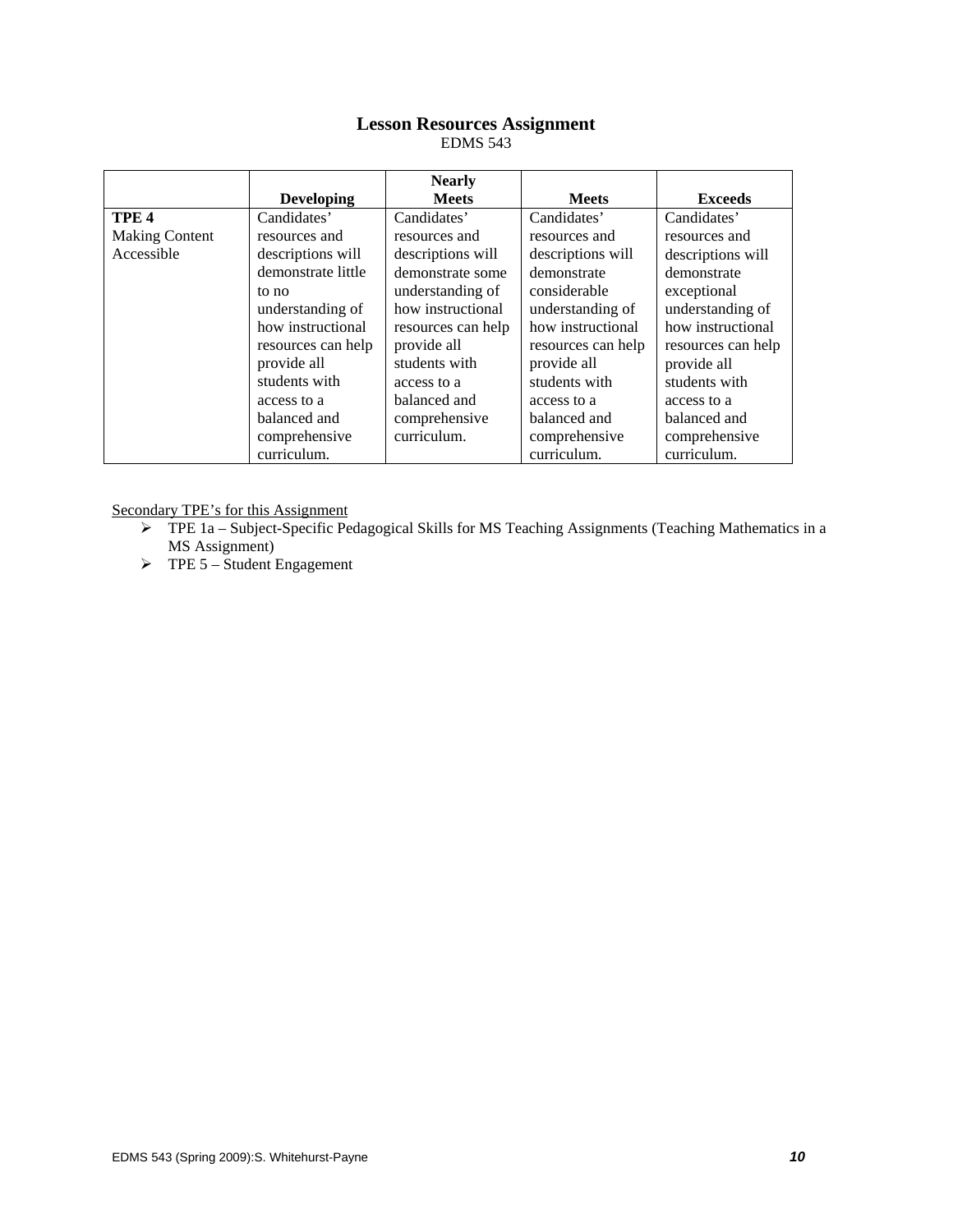# **Student Interviews Assignment**

EDMS 543

|                         |                         | <b>Nearly</b>           |                         |                         |
|-------------------------|-------------------------|-------------------------|-------------------------|-------------------------|
|                         | <b>Developing</b>       | <b>Meets</b>            | <b>Meets</b>            | <b>Exceeds</b>          |
| <b>TPE 1, 1a</b>        | Candidate's             | Candidate's             | Candidate's             | Candidate's             |
| Subject Specific        | assessment and          | assessment and          | assessment and          | assessment and          |
| Pedagogical             | recommendations from    | recommendations from    | recommendations from    | recommendations from    |
| skills for MS           | the student interview   | the student interview   | the student interview   | the student interview   |
| Teaching                | demonstrates little to  | demonstrates some       | demonstrates            | demonstrates            |
| Assignment              | no understanding of     | understanding of how    | considerable            | exceptional             |
| (Teaching               | how to teach the state  | to teach the state      | understanding of how    | understanding of how    |
| Mathematics in a        | adopted academic        | adopted academic        | to teach the state      | to teach the state      |
| Multiple Subject        | content standard in     | content standard in     | adopted academic        | adopted academic        |
| Assignment)             | mathematics             | mathematics             | content standard in     | content standard in     |
|                         |                         |                         | mathematics             | mathematics             |
| TPE <sub>2</sub>        | Candidate's             | Candidate's             | Candidate's             | Candidate's             |
| Monitoring              | assessment and          | assessment and          | assessment and          | assessment and          |
| <b>Student Learning</b> | recommendations from    | recommendations from    | recommendations from    | recommendations from    |
| During                  | the student interview   | the student interview   | the student interview   | the student interview   |
| Instruction             | demonstrates little to  | demonstrates some       | demonstrates            | demonstrates            |
|                         | no understanding of     | understanding of how    | considerable            | exceptional             |
|                         | how to monitor student  | to monitor student      | understanding of how    | understanding of how    |
|                         | learning and how to     | learning and how to     | to monitor student      | to monitor student      |
|                         | effectively make use of | effectively make use of | learning and how to     | learning and how to     |
|                         | this information when   | this information when   | effectively make use of | effectively make use of |
|                         | teaching.               | teaching.               | this information when   | this information when   |
|                         |                         |                         | teaching.               | teaching.               |
| TPE <sub>3</sub>        | Candidate               | Candidate               | Candidate               | Candidate               |
| Interpretation          | demonstrates little to  | demonstrates some       | demonstrates            | demonstrates            |
| and Use of              | no understanding of     | understanding of how    | considerable            | exceptional             |
| Assessments             | how to effectively      | to effectively assess   | understanding of how    | understanding of how    |
|                         | assess students'        | students' content       | to effectively assess   | to effectively assess   |
|                         | content knowledge       | knowledge through the   | students' content       | students' content       |
|                         | through the use of      | use of student          | knowledge through the   | knowledge through the   |
|                         | student interviews.     | interviews.             | use of student          | use of student          |
|                         |                         |                         | interviews.             | interviews.             |
| TPE <sub>4</sub>        | Candidate's             | Candidate's             | Candidate's             | Candidate's             |
| <b>Making Content</b>   | recommendations from    | recommendations from    | recommendations from    | recommendations from    |
| Accessible              | the student interview   | the student interview   | the student interview   | the student interview   |
|                         | demonstrates little to  | demonstrates some       | demonstrates            | demonstrates            |
|                         | no understanding in     | understanding in the    | considerable            | exceptional             |
|                         | the use of pedagogical  | use of pedagogical      | understanding in the    | understanding in the    |
|                         | strategies that will    | strategies that will    | use of pedagogical      | use of pedagogical      |
|                         | provide all students    | provide all students    | strategies that will    | strategies that will    |
|                         | access to the           | access to the           | provide all students    | provide all students    |
|                         | mathematics             | mathematics             | access to the           | access to the           |
|                         | curriculum              | curriculum              | mathematics             | mathematics             |
|                         |                         |                         | curriculum              | curriculum              |

Secondary TPE's for this Assignment

 $\triangleright$  TPE 5 – Student Engagement

- ¾ TPE 6, 6a, 6b Developmentally Appropriate Practices in Grades K-3 & Grades 4-8.
- ¾ TPE 8 Learning about Students and TPE 9 Instructional Planning